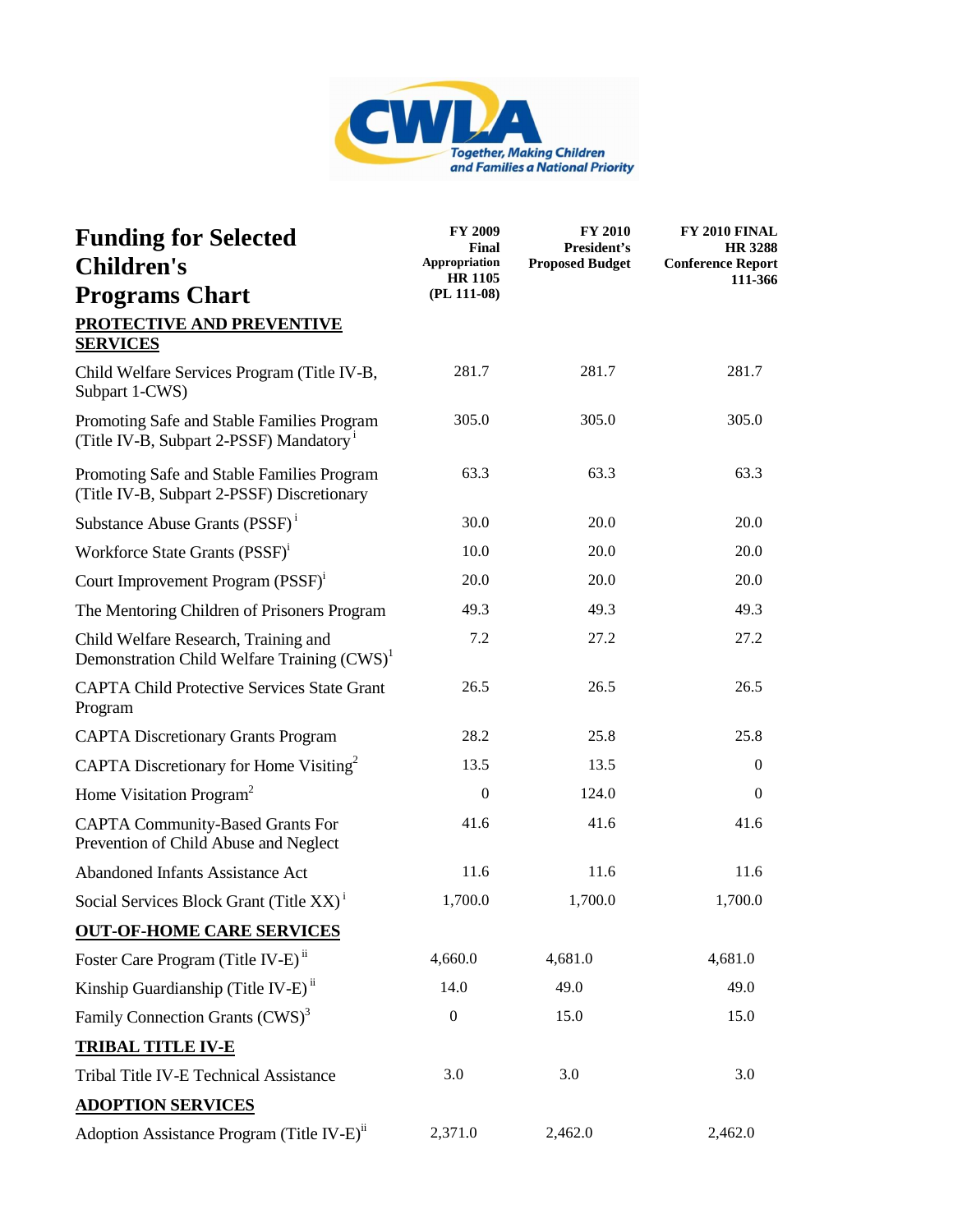| <b>Funding for Selected</b><br><b>Children's</b>                                                            | <b>FY 2009</b><br><b>Final</b><br>Appropriation | <b>FY 2010</b><br>President's<br><b>Proposed Budget</b> | FY 2010 FINAL<br><b>HR 3288</b><br><b>Conference Report</b> |
|-------------------------------------------------------------------------------------------------------------|-------------------------------------------------|---------------------------------------------------------|-------------------------------------------------------------|
| <b>Programs Chart</b>                                                                                       | <b>HR 1105</b><br>(PL 111-08)                   |                                                         | 111-366                                                     |
| <b>Adoption Awareness</b>                                                                                   | 12.9                                            | 12.9                                                    | 12.9                                                        |
| <b>Adoption Opportunities Program</b>                                                                       | 26.3                                            | 26.3                                                    | 26.3                                                        |
| <b>Adoption Incentive Payments</b>                                                                          | 36.5                                            | 39.5                                                    | 39.5                                                        |
| <b>EARLY CHILDHOOD EDUCATION</b>                                                                            |                                                 |                                                         |                                                             |
| Child Care & Development Block Grant<br>(discretionary fund)                                                | 2,127.0                                         | 2,127.0                                                 | 2,127.0                                                     |
| Child Care & Development Block Grant<br>(mandatory fund) <sup>1</sup>                                       | 2,917.0                                         | 2,917.0                                                 | 2,917.0                                                     |
| <b>Head Start</b>                                                                                           | 7,112.7                                         | 7,234.7                                                 | 7,234.7                                                     |
| Home Visitation <sup>2</sup>                                                                                | $\boldsymbol{0}$                                | 124.0                                                   | $\boldsymbol{0}$                                            |
| Early Learning Challenge Fund <sup>4</sup>                                                                  | $\overline{0}$                                  | 300.0                                                   | $\mathbf{0}$                                                |
| Early Childhood Grants (Title I, ESEA) <sup>4</sup>                                                         | $\overline{0}$                                  | 500.0                                                   | $\mathbf{0}$                                                |
| Promise Neighborhoods                                                                                       | $\boldsymbol{0}$                                | 10.0                                                    | 10.0                                                        |
| <b>TEMPORARY ASSISTANCE FOR NEEDY</b>                                                                       |                                                 |                                                         |                                                             |
| <b>FAMILIES</b>                                                                                             |                                                 |                                                         |                                                             |
| Basic TANF Block Grant <sup>i</sup>                                                                         | 16,500.0                                        | 16,500.0                                                | 16,500.0                                                    |
| Supplemental Grants <sup>i</sup>                                                                            | 319.0                                           | 319.0                                                   | 319.0                                                       |
| Healthy Marriages <sup>1</sup>                                                                              | 150.0                                           | 150.0                                                   | 150.0                                                       |
| <b>HEALTH CARE SERVICES</b>                                                                                 |                                                 |                                                         |                                                             |
| Medicaid <sup>5</sup>                                                                                       | 241,748.6                                       | 276,957.5                                               | 276,957.5                                                   |
| Children's Health Insurance Program (CHIP) <sup>6</sup>                                                     | 10.5                                            | 10,095                                                  | 10,095.0                                                    |
| Children's Mental Health Services Program                                                                   | 108.3                                           | 125.3                                                   | 121.3                                                       |
| Mental Health Performance Partnership Block<br>Grant                                                        | 420.7                                           | 420.7                                                   | 420.7                                                       |
| Mental Health Programs of Regional &<br>National Significance                                               | 344.4                                           | 335.8                                                   | 361.5                                                       |
| Maternal and Child Health Block Grant - Title<br>V                                                          | 662.1                                           | 662.1                                                   | 662.1                                                       |
| Ryan White Comprehensive AIDS Resources<br><b>Emergency Act</b>                                             | 2,238.4                                         | 2,292.4                                                 | 2,290.0                                                     |
| <b>Healthy Start</b>                                                                                        | 102.3                                           | 102.3                                                   | 105.3                                                       |
| Individuals with Disabilities Education Act:<br>Early Intervention Services Program (Infants &<br>Families) | 439.4                                           | 439.4                                                   | 439.4                                                       |
| Title X Family Planning Program                                                                             | 307.4                                           | 317.4                                                   | 317.4                                                       |
| <b>Teen Pregnancy Prevention Initiative</b>                                                                 |                                                 | 110.0                                                   | 114.0                                                       |
| Abstinence Education (Children & Family<br>Services)'                                                       | 99.1                                            | 15                                                      | $\boldsymbol{0}$                                            |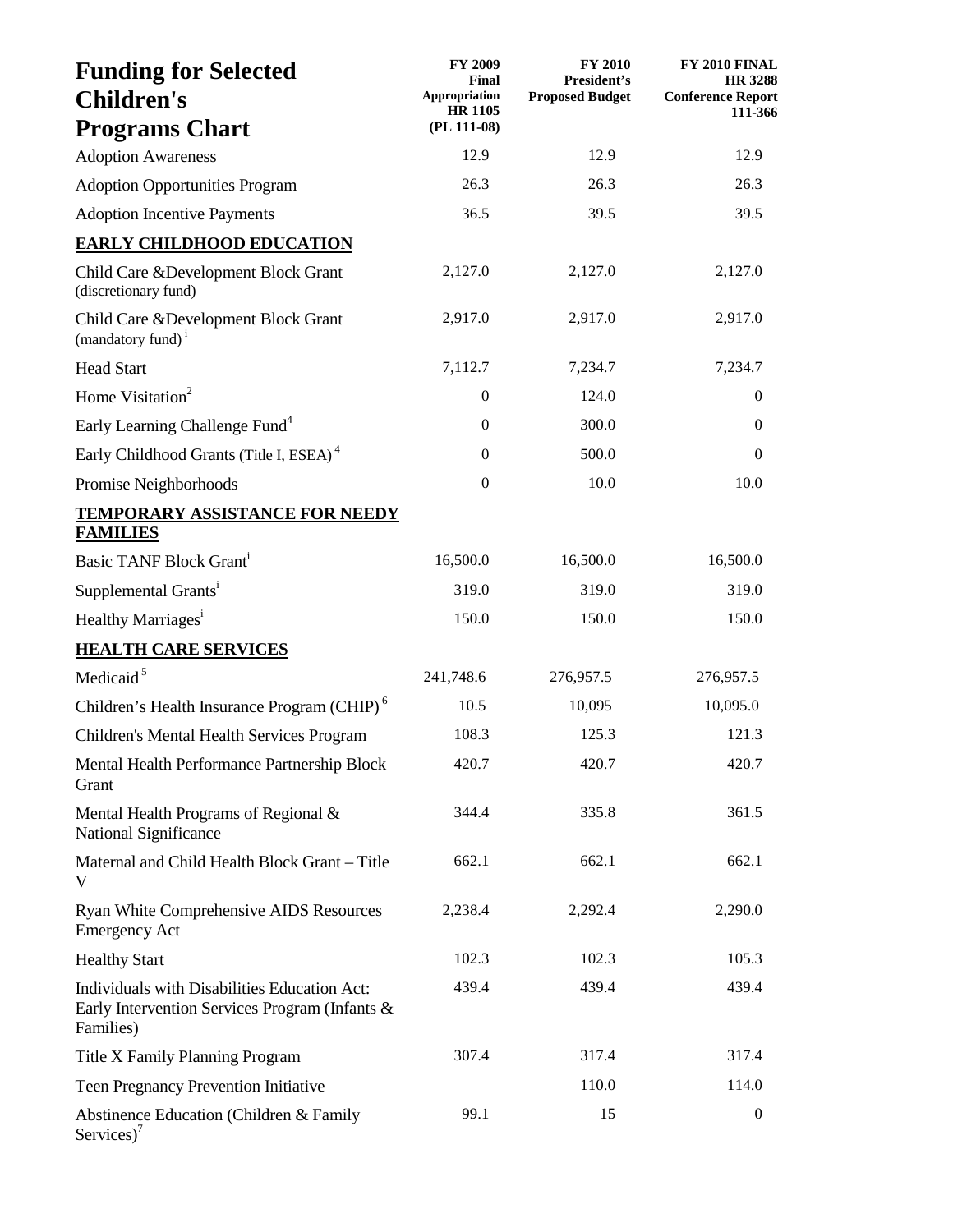| <b>Funding for Selected</b><br><b>Children's</b>                                                                        | FY 2009<br>Final<br>Appropriation<br><b>HR 1105</b> | <b>FY 2010</b><br>President's<br><b>Proposed Budget</b> | FY 2010 FINAL<br><b>HR 3288</b><br><b>Conference Report</b><br>111-366 |
|-------------------------------------------------------------------------------------------------------------------------|-----------------------------------------------------|---------------------------------------------------------|------------------------------------------------------------------------|
| <b>Programs Chart</b>                                                                                                   | $(PL 111-08)$                                       |                                                         |                                                                        |
| <b>SUBSTANCE ABUSE SERVICES</b>                                                                                         |                                                     |                                                         |                                                                        |
| <b>Substance Abuse Performance Partnership</b><br><b>Block Grant</b>                                                    | 1,778.6                                             | 1,778.6                                                 | 1,798.6                                                                |
| Substance Abuse Treatment Programs of<br>Regional & National Significance                                               | 414.3                                               | 461.4                                                   | 454.6                                                                  |
| <b>Substance Abuse Prevention Grants</b>                                                                                | 201.0                                               | 198.3                                                   | 202.2                                                                  |
| <b>HOUSING AND HOMELESSNESS</b><br><b>ASSISTANCE</b>                                                                    |                                                     |                                                         |                                                                        |
| Family Unification Program <sup>8</sup>                                                                                 | 20.0                                                | $\mathbf{0}$                                            | 15.0                                                                   |
| <b>YOUTH SERVICES</b>                                                                                                   |                                                     |                                                         |                                                                        |
| Independent Living Program (Title IV-E) <sup>i</sup>                                                                    | 140.0                                               | 140.0                                                   | 140.0                                                                  |
| <b>Education and Training Vouchers</b>                                                                                  | 45.3                                                | 45.3                                                    | 45.3                                                                   |
| Education for Homeless Children and Youth<br>(McKinney-Vento)                                                           | 65.4                                                | 65.4                                                    | 65.4                                                                   |
| Runaway and Homeless Youth Act/Transitional<br>Living Program for Homeless Youth/Reduce<br>Sex Abuse                    | 97.2                                                | 97.2                                                    | 97.7                                                                   |
| Grants to Reduce the Sexual Abuse and<br>Exploitation of Runaway, Homeless, and Street<br>Youth (Street-based Services) | 17.2                                                | 17.2                                                    | 18.0                                                                   |
| Juvenile Justice and Delinquency Prevention<br>Act State Formula Grants <sup>9</sup>                                    | 75.0                                                | 75.0                                                    | 75.0                                                                   |
| Juvenile Accountability Block Grant Program                                                                             | 55.0                                                | 55.0                                                    | 55.0                                                                   |
| Local Delinquency Prevention Grants-Title $V^9$                                                                         | 62.0                                                | 62.0                                                    | 65.0                                                                   |
| 21 <sup>st</sup> Century Community Learning Centers                                                                     | 1,131.1                                             | 1,131.1                                                 | 1,166.1                                                                |
| <b>Juvenile Mentoring Program</b>                                                                                       | 80.0                                                | 80.0                                                    | 100.0                                                                  |
| Community-Based Prevention <sup>10</sup>                                                                                | $\mathbf{0}$                                        | 25.0                                                    | 10.0                                                                   |

i This is a capped entitlement program and the annual funding is automatically fixed by law.

<sup>ii</sup> This is an entitlement program, its annual funding is automatically set at the level required to fund the services authorized for eligible persons. Statutory changes in eligibility or benefit levels, as well as changes in the number of eligible persons participating, affect federal outlays.

<sup>1</sup> This includes a new initiative of \$20 million for innovative programs that can reduce long term foster care placements.

<sup>2</sup> A mandatory program to fund evidence-based home visitation models; legislation is required to implement and has been included in the Senate and House health care bills, the appropriations committee assumed it will pass and as a result cut out funding through CAPTA discretionary funding..

<sup>3</sup> Created by the Fostering Connections to Success Act (P.L. 110-351) and provides competitive grants for kinship navigator, family finding, family group decision making and residential treatment programs. Funding is mandatory.

<sup>4</sup> Both programs require authorizations currently working there way through Congress and may include mandatory funding.

<sup>5</sup> As an entitlement program, its annual funding is automatically set at the level required to fund the services authorized for eligible persons. Statutory changes in eligibility or benefit levels, as well as changes in the number of eligible persons participating, affect federal outlays. While approximately a 10.4% increase above FY 2009 spending, the President's FY 2010 does include \$1.5 billion in savings to Medicaid in FY 2010 to increase efficiency and accountability and to contribute to the hopeful overhaul of our nation's health care system. Some of the Medicaid savings come from a new State option expected to reduce unplanned pregnancies and related costs whereby States can expand Medicaid family planning services to non-pregnant women between the ages of 15-44 who have a family income below 200% of the Federal poverty level